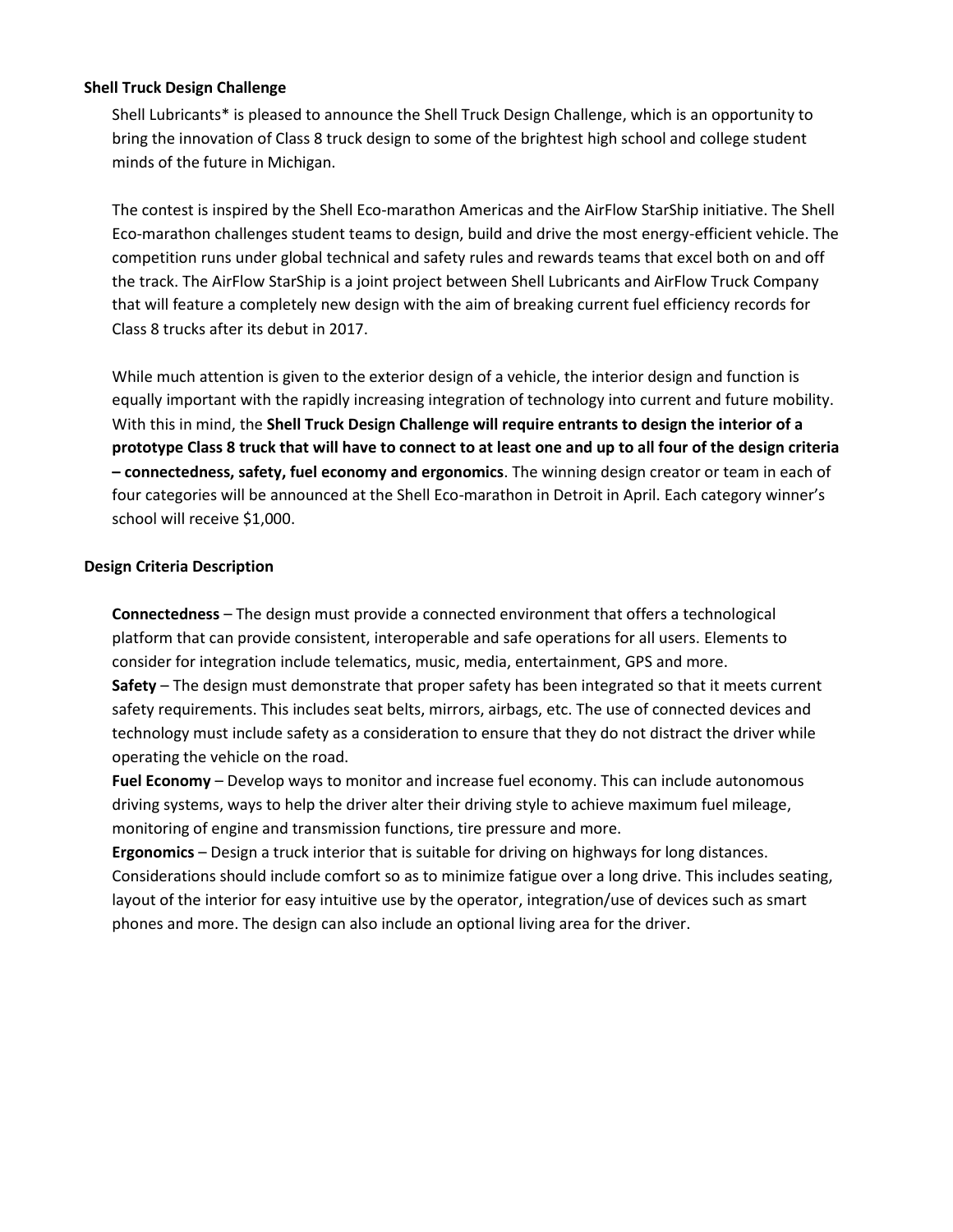## **Deliverables for Each Design Criteria:**

- Renderings/drawings/sketches showing interior design from several perspectives. At least one must show a person and their expected driving environment.
- A brief essay (200-400 words) about how the design element provides the operator of a class 8 truck with simple, functional and safe mobility.
- The above should be submitted for each element you select.

## **Design Properties to Be Displayed:**

• Sketches, computer-generated renderings, engineering drawings

## **Entries Are Evaluated On the Following Criteria:**

- Relevance to the design element
- Design value and quality
- Concept originality
- Developmental potential

### **Entry:**

Registration/entry form available from March 8 through April 11, 2016 Design entry submissions accepted beginning March 8 through April 18, 2016

### **How to Enter:**

All entries can be submitted via email to [ecomarathonamericas@shell.com.](mailto:ecomarathonamericas@shell.com)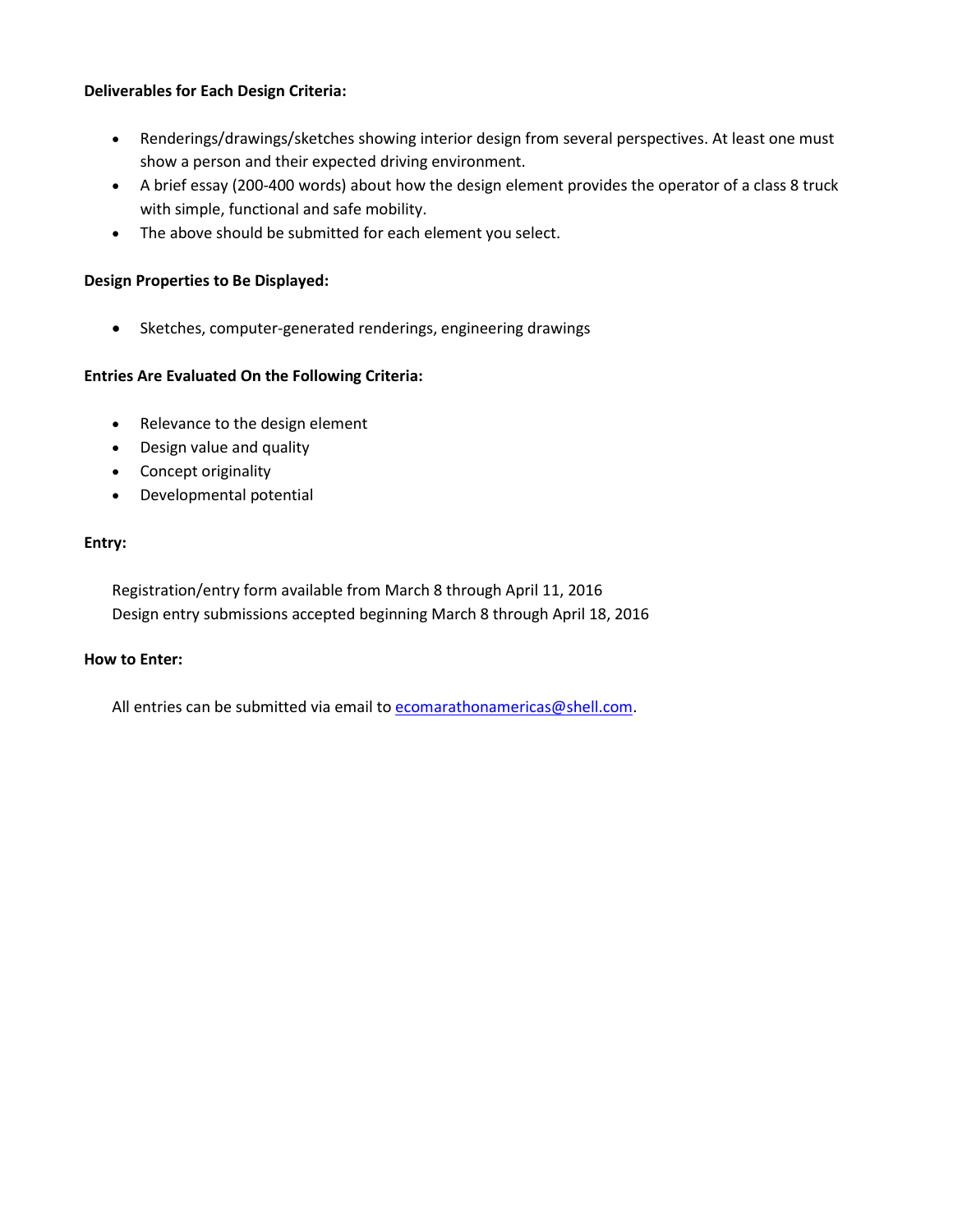# **Shell Truck Design Challenge Contest**

OFFICIAL RULES Open only to high school, technical, vocational, and college students in Michigan (Void where prohibited)

# **1. NO PURCHASE NECESSARY. VOID IN NEW JERSEY, VIRGINIA, PUERTO RICO, U.S. VIRGIN ISLANDS, OTHER U.S. TERRITORIES AND POSSESSIONS AND WHERE OTHERWISE PROHIBITED BY LAW.**

**2. CONTEST DESCRIPTION:** The Shell Truck Design Challenge *Contest* (the "Contest") is sponsored by Pennzoil-Quaker State Company d/b/a SOPUS Products (the "**Sponsor**").

### **(i) CONTEST DESCRIPTION**

The Contest gives eligible students (high school, college or an accredited secondary, technical or vocational educational institution in the state of Michigan) in Michigan the opportunity to design the interior of a prototype Class 8 truck that will have to connect to at least one and up to all four categories of the "**Design Criteria**" – **Connectedness**, **Safety**, **Fuel Economy** and **Ergonomics** as defined below.

**Connectedness** – The design must provide a connected environment that offers a technological platform that can provide consistent, interoperable and safe operations for all users. Elements to consider for integration include telematics, music, media, entertainment, GPS and more.

**Safety** – The design must demonstrate that proper safety has been integrated so that it meets current safety requirements. This includes seat belts, mirrors, airbags, etc. The use of connected devices and technology must include safety as a consideration to ensure that they do not distract the driver while operating the vehicle on the road.

**Fuel Economy** – Develop ways to monitor and increase fuel economy. This can include autonomous driving systems, ways to help the driver alter their driving style to achieve maximum fuel mileage, monitoring of engine and transmission functions, tire pressure and more.

**Ergonomics** – Design a truck interior that is suitable for driving on highways for long distances. Considerations should include comfort so as to minimize fatigue over a long drive. This includes seating, layout of the interior for easy intuitive use by the operator, integration/use of devices such as smart phones and more. The design can also include an optional living area for the driver.

Entries for each category of the **Design Criteria** consist of two (2) requirements: (1) Renderings/drawings/sketches showing interior design from several perspectives. At least one must show a person and their expected driving environment; and (2) a brief essay (200-400 words) about how the **Design Criteria** category provides the operator of a class 8 truck with simple, functional and safe mobility. Entries may be submitted in the following acceptable forms: (1) Concepts in two dimensions, and/or (2) Sketches, computer-generated renderings, engineering drawings. Each eligible entry submitted will be reviewed by the representatives of the Sponsor (the "**Judges**") during the Judging Period to determine the Grand Prizes selected entrant, as more fully set forth below.

The Contest will flow as follows: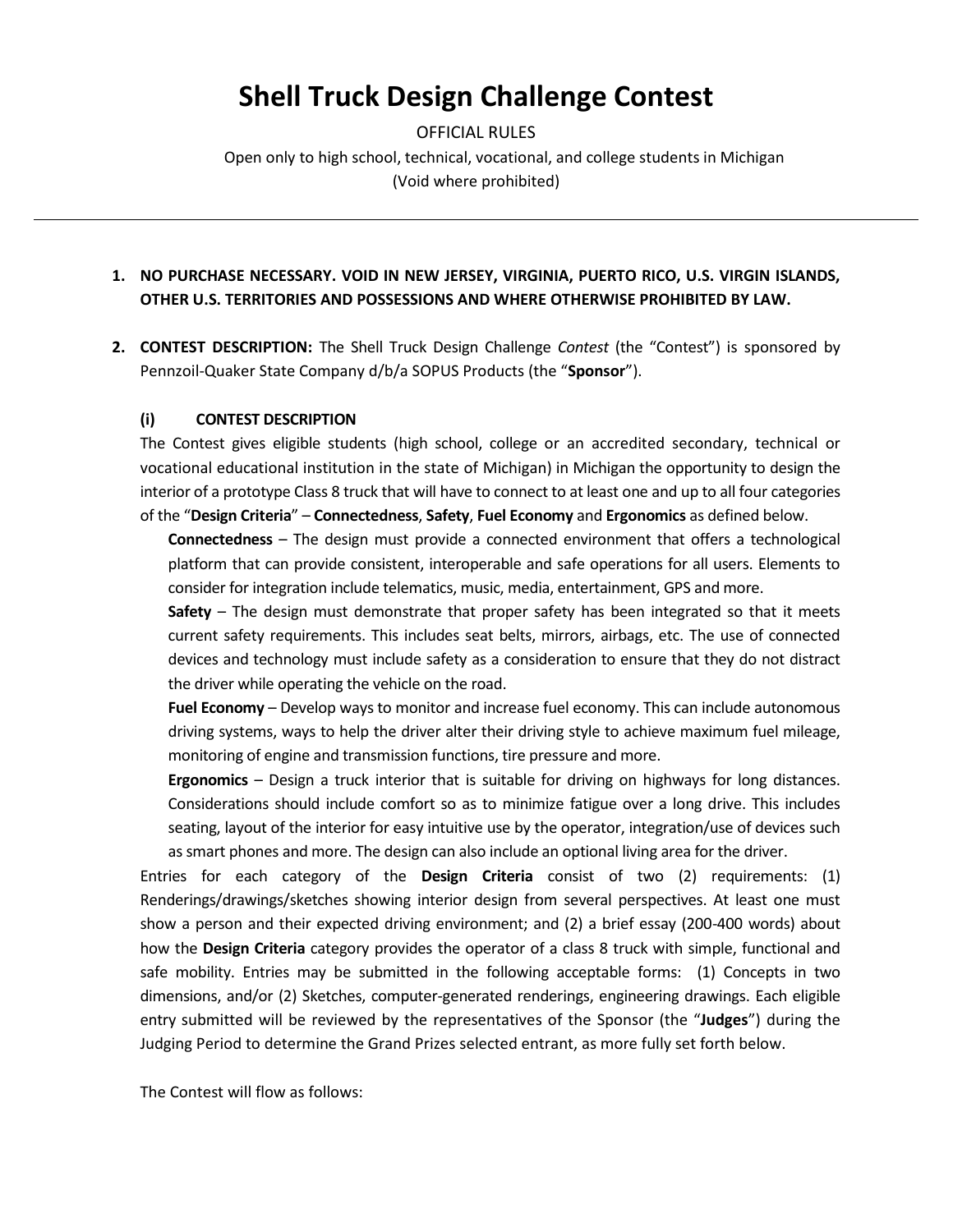- **Contest Submission Period:** The contest submission period ("**Contest Submission Period**") begins on March 8, 2016 at 12:00:00 a.m. Eastern Time ("**ET**") and ends on April 18, 2016 at 11:59:59 p.m. ET.
- **Judging:** Judging begins on or about April 19, 2016 and ends on April 24, 2016. During the Stage Two Selection Period, the Judges will review the submission by each contestant in order to select the Grand Prize selected entrants. The Judges shall select the Grand Prize selected entrants in their sole and unfettered discretion in accordance with the procedure and criteria (see clause 7).
- **Winner Announcement:** The Grand Prize winners in each category will be announced on or about April 24, 2016.

# **3. ELIGIBILITY**:

**(i) CONTEST ELIGIBLITY:** To enter the Contest and be eligible to win a Grand Prize (see clause 11.i) (i) you must be a legal U.S. resident residing in the United States or District of Columbia (excluding New Jersey, Virginia, Puerto Rico, the U.S. Virgin Islands and other U.S. territories and possessions), (ii) you must be attending high school, college or an accredited secondary, technical or vocational educational institution in the state of Michigan, and (iii) you must have reached sixteen (16) years of age at the time of entry (Note: if an entrant is a minor and less than the age of majority in his/her state of residence ("**Minor**"), the Minor's parent or legal guardian must provide his/her consent to the Minor prior to submitting an entry and, if selected for the Grand Prize, his/her parent or legal guardian who has reached the age of majority in the state of residence must also sign any necessary release form required).

Employees, officers and directors of Sponsor, its parent companies, subsidiaries and affiliates or a Shell wholesaler or retailer (including the wholesalers and retailers themselves), their respective advertising and promotional agencies, or the Judge or the independent judging organization (Sponsor and such entities, collectively, the "**Released Parties**"), members of their immediate family (regardless of where such family members live) and individuals residing in the same household of each (whether or not related) are ineligible to enter or win the Contest. "Immediate family" is defined as (a) spouses or domestic partners, and (b) parents, siblings, and children and their respective spouses and domestic partners. Email addresses received online shall be deemed to be submitted by the authorized account holder of the email address submitted at the time of entry. "Authorized account holder" is defined as the natural person who is assigned to an e-mail address by an internet access provider, on-line service provider, or other organization (e.g. business, educational institution, etc.) that is responsible for assigning e-mail addresses for the domain associated with the submitted e-mail address.

Illegible, incomplete, late, lost, falsified, damaged, misdirected, mutilated or garbled entries will be disqualified.

**4. HOW TO ENTER THE CONTEST**: During the Contest Submission Period, a Registration Form must be completed and submitted by the student. If you are a Minor and less than the age of majority in your state of residence, your parent or legal guardian must provide consent and provide his/her name and email address and complete the Registration form on the your behalf. The student (or his/her parent/legal guardian on his/her behalf) must complete his/her full name and email address; confirm that he/she has read and agrees to these Official Rules and click "I agree". Registration entry form will be available from March 8 through April 18, 2016 at [www.shell.us/truckdesignchallenge](http://www.shell.us/truckdesignchallenge)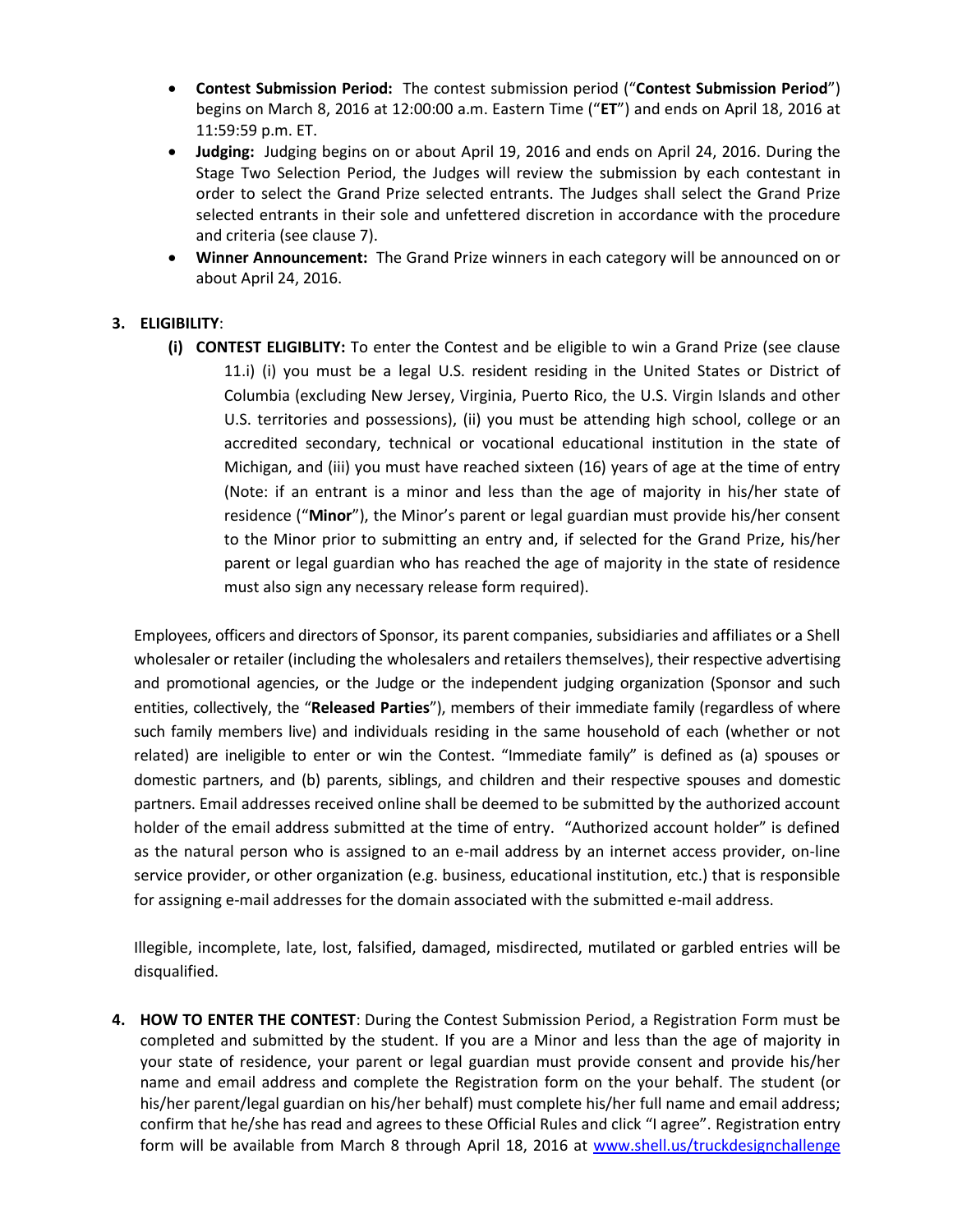Design entry submission available from March 8 through April 18, 2016. All entries can be submitted via email to ecomarathonamericas@shell.com. Submissions must be received during the Contest Submission Period. Entries generated by script, macro, robotic, programmed, or any other automated means are prohibited and will be disqualified. The Sponsor will not be responsible for late, lost, illegible, falsified, damaged, misdirected, mutilated, inaudible, garbled or incomplete Submissions or Entries, and such Submissions or Entries will be void. All Submissions and Entries become the property of the Sponsor upon receipt and none will be returned.

# **5. SUBMISSION FORMAT AND CONTENT:**

- **i.** Each submitted Entry must:
	- be in English;
	- include at least one and up to all four categories of the "**Design Criteria**" **Connectedness**, **Safety**, **Fuel Economy** and **Ergonomics** as defined in Section2 (i).
	- include: (1) Renderings/drawings/sketches showing interior design from several perspectives (at least one must show a person and their expected driving environment); **and** (2) a brief essay (200-400 words) about how the **Design Criteria** category provides the operator of a class 8 truck with simple, functional and safe mobility.
	- Entries may be submitted in the following acceptable forms: (1) Concepts in two dimensions, and/or (2) Sketches, computer-generated renderings, engineering drawings.
- **ii.** All submissions for consideration as an Entry, and which are thereafter eligible for the Grand Prize, must:
	- not, in the sole and unfettered discretion of the Sponsor, contain any nude, sexually explicit, disparaging, discriminatory, libelous or other inappropriate content;
	- not, in the sole and unfettered discretion of the Sponsor, contain any commercial content that promotes any product or service other than that of the Sponsor;
	- not, in the sole discretion of the Sponsor, contain any language suggesting or encouraging illegal activity;
	- not contain anything that infringes anyone's rights;
	- not contain any copyrighted works
	- not contain any materially visible third party trademarks or logos**;**
	- not contain any advertising, prominent public figures or professional actors;
	- not have been used for another contest;
	- be submitted only once.

Sponsor retains the right, in its sole and unfettered discretion, to disqualify any Official Entry which violates any of the above requirements or which fails to adhere in any way to the requirements of these Official Rules.

**6. GRANT OF RIGHTS:** In exchange for being considered in the Contest, each entrant into the Contest hereby irrevocably grants to Sponsor, its designees, affiliates, successors and assigns, all rights in entrant's submitted design(s), including but not limited to all rights to make, use, sell, copy, sublicense, and to transmit, distribute, publicly perform, publish, delete or display the Entry in any media now known or hereafter devised including, but not limited to all forms of electronic media, print media and all forms of internet and wireless protocol in perpetuity and throughout the universe for advertising, marketing, publicity and promotional purposes in connection with the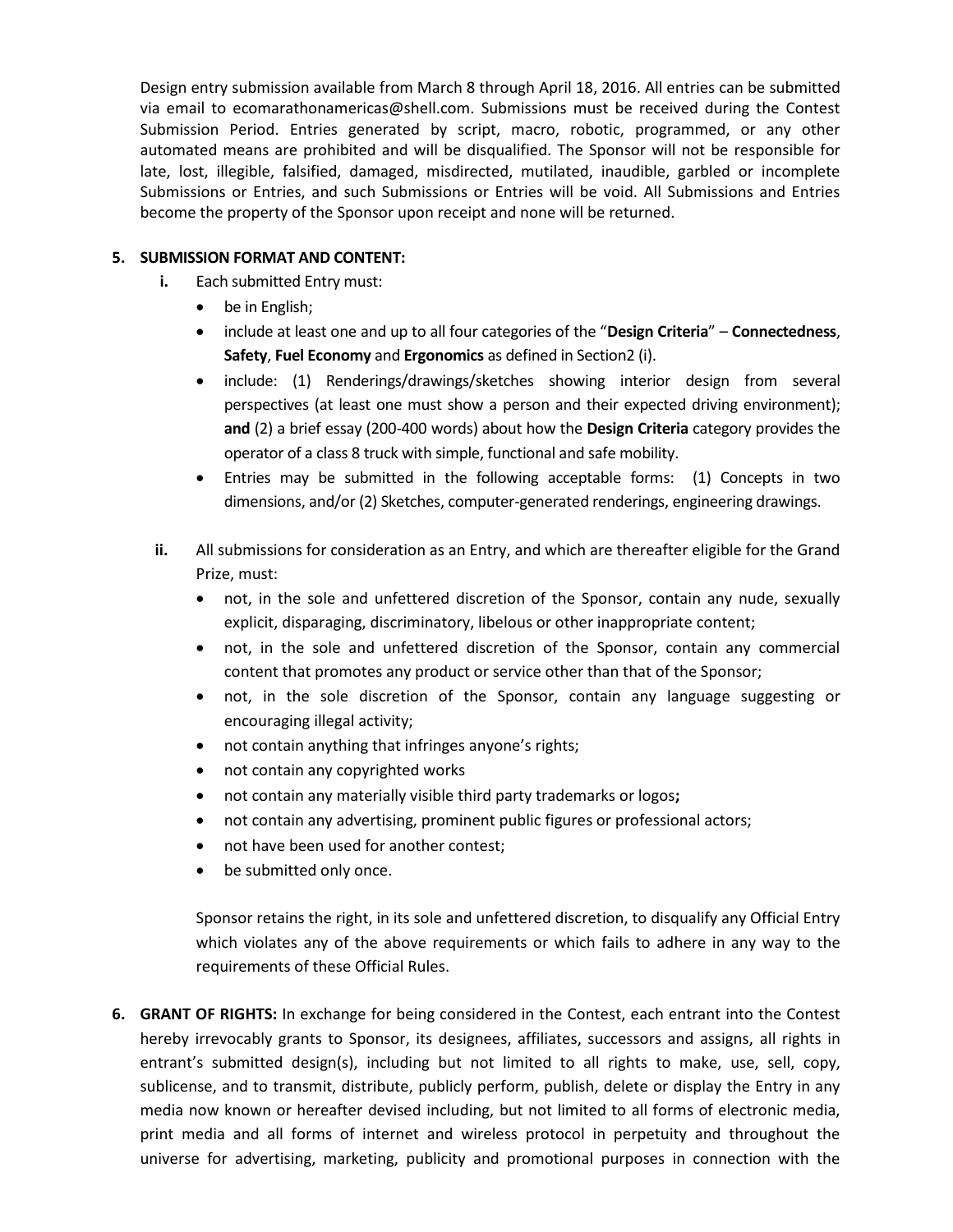Contest and other promotions. Sponsor shall have the right, in its sole discretion, to edit, composite, morph, scan, duplicate, or alter the Entry for any purpose which Sponsor deems necessary or desirable, and each entrant irrevocably waives any and all so-called moral rights they may have therein.

# **7. PRIZES:**

- **i. GRAND PRIZE:** There will be one (1) grand prize awarded in each of the four (4) **'Design Criteria'** categories – **Connectedness**, **Safety**, **Fuel Economy** and **Ergonomics** as defined in Section2 (i).
- **ii.** The Grand Prize in each Design Criteria category consists of \$1,000.00 in the form of a check made payable to the educational institution of the student (or student team) selected as a grand prize winner in each Design Criteria category during the Judging process who satisfies the requirements set out in these Official Rules (see clause 3, 4, 6 and 7). In order to receive the Grand Prize, the educational institution of the student (or student team) must agree to these Official Rules and provide a [Release of Liability form] and any applicable tax forms requested by Sponsor.

In the event that the educational institution cannot or does not accept any or all portion(s) of the Grand Prize, there will be no extension, transfer, substitution or any kind of compensation provided. The Sponsor reserves the right, in the event that the Grand Prize or any component of a Grand Prize cannot be awarded as described for any reason, to substitute another prize or component of a prize of equal or greater value, without liability. **Any applicable taxes (including federal, state, provincial and local taxes, and sales taxes) and all other costs and expenses associated with acceptance and use of the prize are solely the responsibility of the educational institution who receives a Grand Prize. In order to receive any portion of a Grand Prize, the educational institution of the Grand Prize Winner must provide Sponsor with copies of any valid tax forms requested by Sponsor, including a Form W-9**

**Prizes must be accepted as awarded without substitution, are not transferable, not for resale and have no cash surrender value, except where required by law.** The Sponsor reserves the right, in the event that a Prize cannot be awarded as described for any reason, to substitute another prize of equal or greater value, without liability.

- **8. GRAND PRIZE SELECTION PROCESS:** The Grand Prize selection process will consist of one stage as follows:
	- **i.** The Judging Selection Period will take place between April 19, 2016 and April 24, 2016 by {Shell Oil Company} in {Houston, Texas}. During the Judging Period, judges appointed by the Sponsor will judge and assign a score (each, a "**Grand Prize Score**") to all Eligible Finalists on the basis of the following equally weighted judging criteria: (i) Relevance to the design element, (ii) Design value and quality, (iii) Concept originality, and (iv) Developmental potential.
	- **ii.** All Criteria will be weighed equally. In the event of a tie between two (2) or more Eligible Finalists based on the total Grand Prize Score, the Entries associated with the highest Grand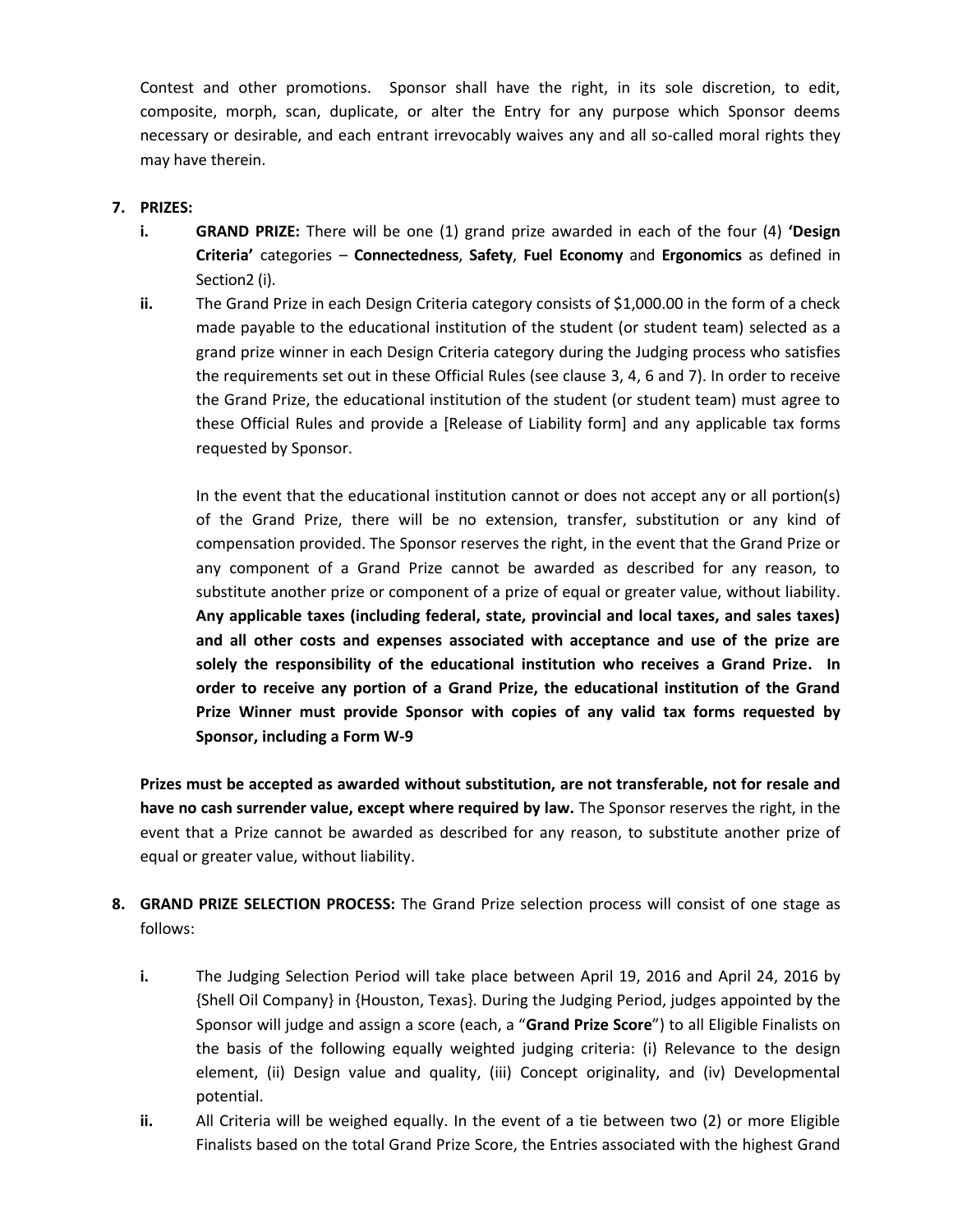Prize Scores will be judged by the judging panel that will be appointed by the Sponsor to determine the selected entrant for the grand prize. The Eligible Finalist that is awarded the highest Grand Prize Score (as determined by the judge(s) and Sponsor in their sole discretion) will be deemed to be the selected Contest entrant (the "**Selected Contest Entrant**"). Odds of being selected as the Selected Contest Entrant depend on the number and caliber of the entries submitted.

- **9. WINNER NOTIFICATION (FOR US RESIDENTS ONLY):** The educational institution of the student and the student (or team of students) (or in the case of a minor, his/her parent or legal guardian) and those Selected Sweepstakes Entrants (or in the case of a minor, his/her parent or legal guardian) (Collectively a "**Selected Entrant**") will be notified just prior to the announced at Shell Eco-marathon Americas in Detroit at Cobo Center on April 24, 2016 via telephone and/or email. The Sponsor shall have no liability if the winner notification is lost, intercepted or not received by the potential winner for any reason. If, despite reasonable efforts, a Selected Entrant does not respond within five (5) business days of the first notification attempt, or if the prize notification is returned as unclaimed or undeliverable to the Selected Entrant, the Selected Entrant will forfeit his/her prize. The Contest Selected Entrant and each of his/her team (if applicable) must complete, sign and have notarized an Affidavit of Eligibility and Liability Release and to, the extent permitted by law, a Publicity Release (the "**Affidavit/Release**") in order to be declared a Prize Winner. The Affidavit/Release must be returned within ten (10) business days of receipt of the winner's documents along with any other documentation that the Sponsor may require, or the potential winner may be disqualified and an alternate potential winner will be declared the winner at Sponsor's sole discretion. **If a Selected Entrant (winner in any category) is a minor and less than the age of majority in his/her state of residence his/her parent or legal guardian must act on his/her behalf in regard to completing the Affidavit/Release or Release Form (as applicable), accepting of the Prize and to take all actions with respect to the Contest on behalf of the Selected Entrant.**
- **10. AWARDING OF PRIZES:** The Sponsor will contact each Grand Prize winner within five (5) days of the Sponsor's receipt and verification of his/her Release Form or Affidavit/Release (and subject to compliance with all other condition and requirements provided in these Official Rules) to begin arranging the awarding of a Grand Prize to the educational institution of the Grand Prize Winner. In order to receive a Grand Prize, the educational institution of the student (or student team) must agree to these Official Rules and provide a [Release of Liability form] and any applicable tax forms requested by Sponsor.

#### **11. GENERAL:**

**Consent to Use Likeness**: Acceptance of a Grand Prize constitutes the winner's and winner's educational institution's permission for Sponsor and its designees to use the winner's name, photograph, likeness, voice, biographical information, statements and address (city and state) for advertising and/or publicity purposes worldwide and in all forms of media now known or hereafter developed, in perpetuity, without further compensation, unless prohibited by law.

**Release from Liability**: By entering the Contest, entrants agree to abide and be bound by these Official Rules and all decisions of the Sponsor and the Judges with respect to all aspects of the Contest, which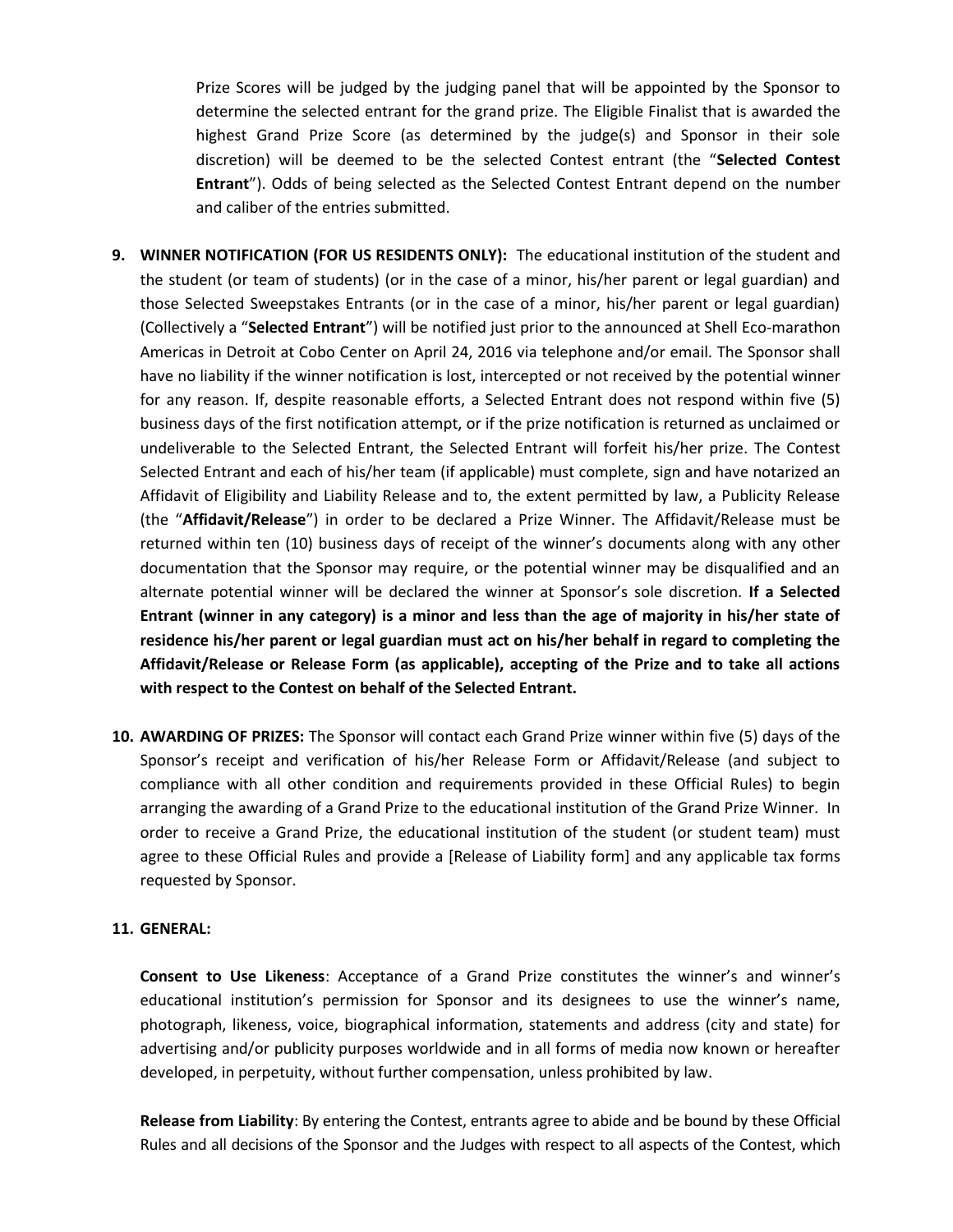decisions relating to this Contest are final and binding in all respects. Entrants agree that the Released Parties shall (A) not be responsible or liable for, and are hereby released and held harmless from, any and all costs, injuries, losses or damages of any kind, including, without limitation, death and bodily injury, due in whole or in part, directly or indirectly, to participation in the Contest or any Contest-related activity (including, without limitation, travel), or from entrants' acceptance, receipt, possession and/or use or misuse of any prize, and (B) have not made any warranty, representation or guarantee express or implied, in fact or in law, with respect to any prize/reward, including, without limitation, to such prize's quality or fitness for a particular purpose. The Released Parties assume no responsibility for any damage to an entrant's or any other person's computer system or wireless phone which is occasioned by accessing the Website or otherwise participating in the Contest, or for any computer system, phone line, hardware, software or program malfunctions, or other errors, failures, delayed computer transmissions or network connections that are human or technical in nature. Without limiting the generality of the foregoing, the Sponsor is not responsible for incomplete, illegible, misdirected, misprinted, late, lost, damaged, stolen entries, email or mail or Grand Prize notifications; or for lost, interrupted, inaccessible or unavailable networks, servers, satellites, Internet service providers, websites, or other connections; or for miscommunications, failed, jumbled, scrambled, delayed, or misdirected computer, telephone or cable transmissions; or for any technical malfunctions, failures, difficulties or other errors of any kind or nature; or for the incorrect or inaccurate capture of information, or the failure to capture any information.

**Disqualification**: The Sponsor reserves the right in its sole discretion to disqualify any individual who is found to be tampering with the entry process or the operation of the Contest or the Website, to be acting in violation of these Official Rules, or to be acting in a disruptive manner, or with the intent to disrupt or undermine the legitimate operation of the Contest, or to annoy, abuse, threaten or harass any other person, and the Sponsor reserves the right to seek damages and other remedies from any such person to the fullest extent permitted by law. No mechanically reproduced, illegible, incomplete, forged, software-generated or other automated multiple entries will be accepted.

- **12.** Released Parties are not responsible for lost, incomplete, illegible, late, misdirected, stolen, inaccurate, or mutilated entries; or for errors or problems of any kind, whether typographical, printing, human or otherwise, relating to or in connection with this Contest, including without limitation, errors or problems which may occur in connection with the administration of this Contest, the processing of entries, the announcement of the prizes or in these Official Rules, in any drawing-related advertisements or other materials; or for inaccurate entry information, whether caused by equipment, programming used in this Contest, human processing error, or otherwise. Sponsor reserves the right, in its sole discretion, to void any and all entries of an entrant (and disqualify him/her) who Sponsor believes has attempted to tamper with or impair the administration, security, fairness, or proper play of this Contest.
- **13.** Each Contest entrant who is a legal resident of the fifty United States (including the District of Colombia) agrees that all issues and questions concerning the construction, validity, interpretation and enforceability of these Official Rules or the rights and obligations of entrants or Sponsor in connection with the Contest shall be governed by and construed in accordance with the internal laws of the state of Texas without giving effect to any choice of law or conflict of law rules or provisions that would cause the application of any other state's laws.